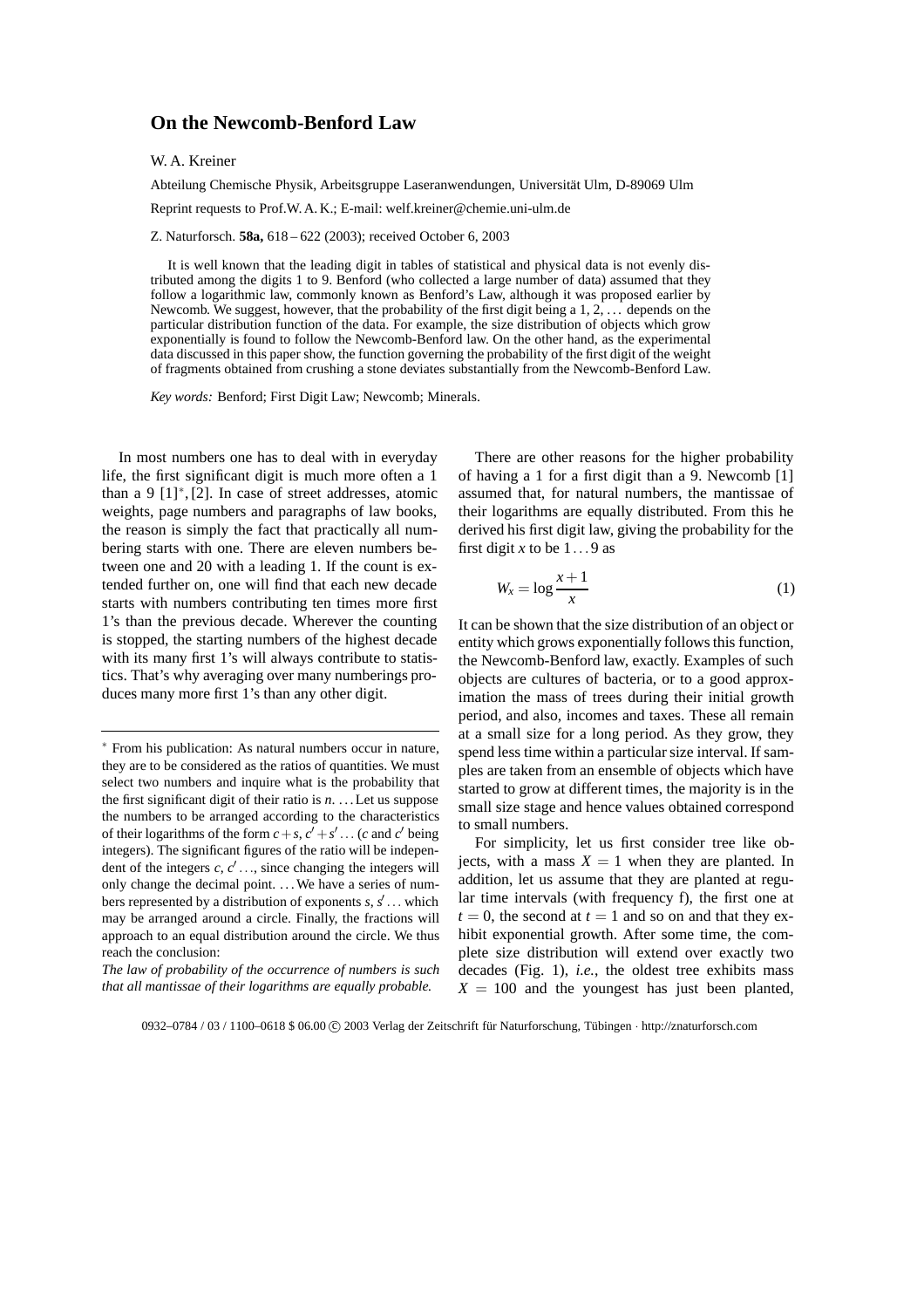

Fig. 1. Mass *X* of trees as a function of *t* when planted at different times  $t_n$ . The function shown is  $X(t) = e^{0.2303t}$ . All starting values are  $X(t_n) = 1$ . The goal is to find the size distribution at  $t_r = 20$ .

 $X=1$ .

With the growth function  $X(t) = e^{at}$  and the number of trees  $n = f \cdot t$ , as a function of time, the fraction of trees found within the mass interval d*X* at time *t* is

$$
\frac{dn}{dX} = \frac{f \cdot dt}{a \cdot e^{at} dt} = \frac{f}{a} \frac{1}{e^{at}} = \frac{f}{a} \frac{1}{X} = D(X). \tag{2}
$$

 $D(X)$  is the probability density function which is  $\sim$ *X*<sup>−1</sup> in this particular case and gives the probability of *X* being found within the mass interval  $[X, X + dX]$ . Integration yields the number of masses within the interval [*X*1*,X*2)

$$
n[X1, X2] = \int_{X1}^{X2} \frac{f}{a} \frac{1}{X} dX = \frac{f}{a} [\ln X2 - \ln X1].
$$
 (3)

This result is identical to the Newcomb-Benford law. In this particular case, the probability for the first digit to be a "1" is  $(\log 2 - \log 1) = \log 2$ , corresponding to the length of time the objects remain within the size interval [1*,*2) or [10*,*20), respectively.

The probability distribution of the first digits is not altered at all when changing the units (*e.g.*, lb to kg), as long as the measuring system is linear, nor when the objects start to grow at a size  $X \neq 1$ . For each complete decade, the statistical weight of the first digits will follow this particular distribution, (1).

In general, the same number of objects will be found within all size intervals that are evenly spaced on a

logarithmic scale. This applies to any decade, too. Therefore, considering many consecutive decades separately, the statistical weight of the first digit exhibits a saw tooth function. Newcomb has investigated the probability distribution of the second digit as well. Zero occurs 30% more frequently than 9. (For the third digit, there is still a difference of about 4%.)

Things are similar when entities are divided. Division of any finite number by two corresponds to subtraction of log2 on a logarithmic scale. On this scale, the range betweeen the numbers 1 and 2 comprises more than 30% of the range of a complete decade. As a consequence, consecutive division by two (or any num $ber \neq 0$ ) leads to a series of numbers where the probability of the first digit can be approximated by (1). This can be verified by starting with a randomly chosen number.

The probability of the first digit being a 1 increases beyond the Newcomb-Benford law, when the size distribution of the objects follows the function

$$
D(X) = \frac{c}{X^P}
$$
 (*P* > 1, *c* being a constant), (4)

as it is often the case with fractals. In the following, *X* means the mass of a sample.

As an example, let (4) describe the distribution of fragments obatained from crushing a stone. To start with, only the decade [1*,*10) is considered. Further, the samples are arranged in groups  $z = 1, \ldots, 9$ , where the weights of all samples belonging to one group exhibit the corresponding leading digit,  $x = 1, \ldots, 9$ . The statistical weight  $W(z)$  of the first digit being  $x = 1...9$ is given by the integral of the size distribution function  $D(X)$  within the limits of the interval  $[x, x+1)$ :

$$
W(z) = P1 \cdot \int_{x}^{x+1} X^{-P} dX = \frac{P1}{1-P} [(x+1)^{1-P} - x^{1-P}]]
$$
  
(for  $x = 1, 2, ..., 9$ ). (5)

When the sum over all samples is taken as 100%, *P*1 can be eleminated, leading to the expression

$$
W(z) = \frac{100}{10^{(1-P)} - 1} \left[ (x+1)^{1-P} - x^{1-P} \right].
$$
 (6)

For other decades, say [0*.*01*,*0*.*1) or [100*,*1000), the distribution of the first digits is the same, although the number of objects within each of the decades is different for  $P > 1$ . (In case of the Newcomb distribution,  $P = 1$ ).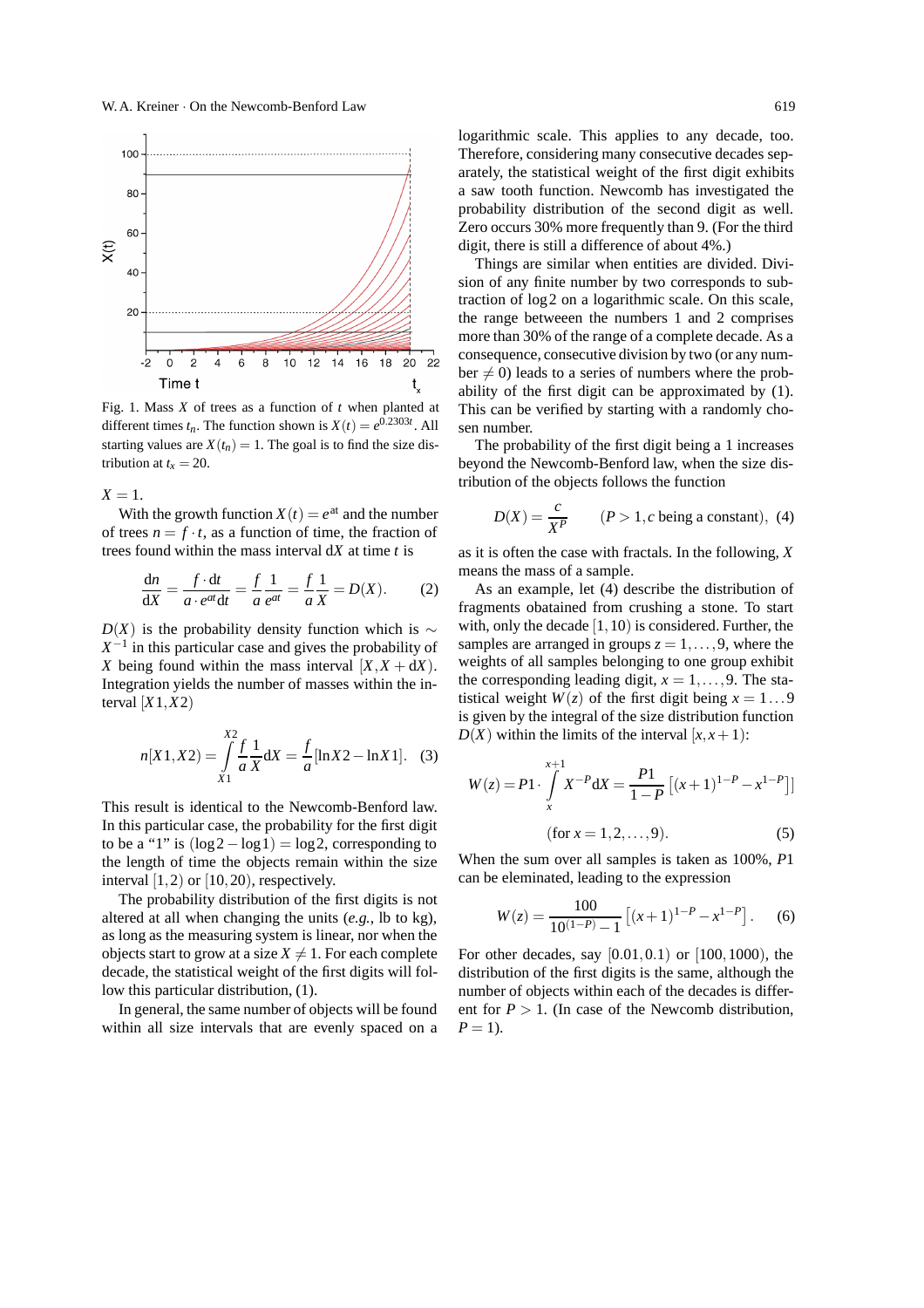Digits.

Table 1. Distribution of First

| First digit              |      | 2                                      | 3                             | 4   | 5.                  | -6            | $7\phantom{.0}$ | 8    |        | 9 Number of | Power law     |
|--------------------------|------|----------------------------------------|-------------------------------|-----|---------------------|---------------|-----------------|------|--------|-------------|---------------|
| Sample                   |      |                                        |                               |     |                     |               |                 |      |        | fragments   | exponent $P$  |
| Weißer Jura $3115g$ 1339 |      |                                        | 591 354 233 157 118 106 72 59 |     |                     |               |                 |      |        | 3029        | 1.555(13)     |
| 4230 g                   | 1868 | 797                                    |                               |     | 461 308 195 141 121 |               |                 | 98   | -86    | 4075        | 1.618(13)     |
| $1523$ g                 | 1867 | 810                                    |                               |     | 457 328 226 145 114 |               |                 | - 97 |        | 4121        | 1.597(16)     |
| 363.4 g                  | 238  | 105                                    | 73                            | -39 |                     | $36 \quad 22$ | -14             | 19   | $-12.$ | 558         | 1.493(31)     |
| Σ                        |      | 5312 2303 1345 908 614 426 355 286 234 |                               |     |                     |               |                 |      |        | 11783       | Pav 1.587(13) |



Fig. 2. Probability of the first digits 1*...*9 from the weight of 3029 pieces obtained by crushing a sample of Weißer Jura. The flater curve corresponds to the distribution proposed by Newcomb. The large probability of the first 1's and 2's is a consequence of  $P > 1$  in the mass distribution function (4).  $P = 1.555(13)$  was obtained from fitting (6) to the data points indicated by squares. The Newcomb distribution corresponds to  $P = 1$  (2). Chi<sup>2</sup> is 0.136 when the power law is fitted and 30.3 for the Newcomb function.

To apply (6) to a realistic distribution, a piece of mineral (Weißer Jura, Upper Jurassic period, from the Schwaebische Alb; weight 3115 g) was crushed repeatedly with a press. All pieces between 0.01 and 636.8 g were weighed. The mass of the weighed pieces amounted to 97.43% of the total mass. From 3029 measurements covering nearly five orders of magnitude, the distribution function  $W(z)$  of the first digits was fitted. This is shown in Figs. 2 and 3 (linear and logarithmic plot, respectively), along with a fit to (6). The result  $[P = 1.555(13)]$  shows that the statistical weight of the first 1's is considerably higher than expected from the law proposed by Newcomb (and verified by Benford (2) on over 20 000 data points). The significance level of the fit is above 0.95.  $Chi<sup>2</sup>$  amounts to 0.136. For comparison, the Newcomb distribution is plotted in grey. According to Newcomb, the 1 should occur  $\approx 6.6$ times more frequently than the 9, whereas, in the ac-



Fig. 3. Probability of first digits 1*...*9 from pieces of Weißer Jura. Plot of  $log W(z)$  vs. log *x* shows the deviation from Newcomb's law. While, due to Newcomb, the 1 should occur 6.6 times as frequent as the 9, the corresponding probability factor is approximately 20 in the actual case.

tual case, the corresponding probability factor is 19.03 (from the fitted function) and 22.69 (experiment).

From a total of four samples of Weißer Jura from the Schwaebische Alb (ranging from 363 g to 4230 g in weight) an average power law exponent  $P = 1.587(13)$ was derived (Table 1). One sample of Schwarzer Jura from the Holzmaden area achieved  $P = 1.579(24)$ , while the result for a sample of green schist is  $P =$ 1*.*772(9). However, no obvious dependence on the size of the sample was found so far.

To give an impression of the average distribution (or number density) function of Weißer Jura, the average *P* values have been determined separately for each of the five decades. For this purpose the numbers of all fragments falling into the interval  $z = [10 \text{ mg}, 20 \text{ mg})$  were added, then for  $z = [20 \text{ mg}, 30 \text{ mg}]$  and so on, up to  $z = [600 \text{ g}, 700 \text{ g})$ . This is shown in Fig. 4 (kind of saw tooth function). See also Table 2. Then, using (6), five *P* values have been fitted for each of the decades and from the nine values each. From these five parameters distribution functions have been plotted and composed to an over- all function. The semi logarithimic plot is given in Figure 5.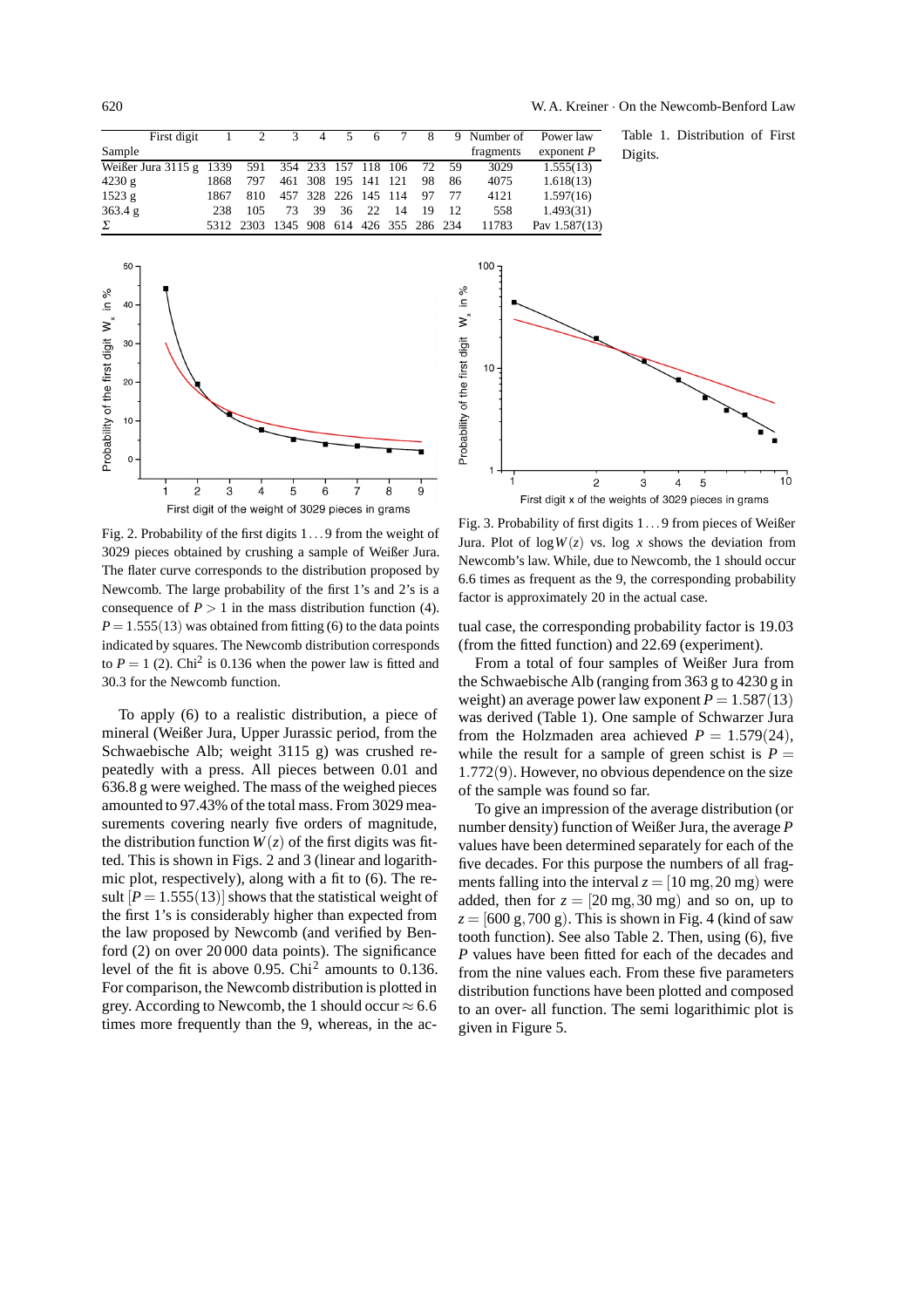W. A. Kreiner · On the Newcomb-Benford Law 621



Fig. 4. Plot of the average probability function  $W(z)$  of four samples of Weißer Jura. The squares indicate the number of fragments per *z* interval. Due to the logarithmic scale zero values of  $W(z)$  in the two highest decades cannot be shown.

In conclusion, one can say that every distribution of measured values has a unique distribution of the first digits. In many cases, the 1 occurs more often as a first decimal digit than the 9. In general, a non-uniform distribution among the digits 1 to 9 at the first significant place is observed, when the values obtained from measurement do not follow a uniform distribution on a linear scale.

As already discussed here, the size distribution of objects which grow exponentially is identical to the one which is derived from the Newcomb hypothesis. An example where with this is not the case, is the distribution of the weight of fragments obtained from crushing a mineral. There, the probability of the occurrence of first digits is considerably different from the Newcomb law in the sense that there is an abundance of small fragments.

The question arises, why is the Newcomb law not obeyed in this case? Or perhaps the question should be put in the form of why should it?

In general, the exponent of the distribution function depends on the variable. When, in (4), the mass *X* of the fragments is replaced by an expression proportional  $r<sup>3</sup>$  (*r* being their linear dimensions), *P* will be multi-

Fig. 5. Plot of the average distribution function of four samples of Weißer Jura. The sections correspond to the *P* values which have been fitted separately. This provides some indication of a single slope distribution over nearly five decades.

1

 $10$ 

X/grams

100

1000

 $0,1$ 

 $0,01$ 

plied by 3. With the density function and the *P* values determined experimentally it is possible to estimate the sum of all diameters of all fragments falling into a certain interval, say, one decade of mass. It turns out that a chain formed in this way gets longer and longer when the fragments get smaller. The sum of surfaces, however, stays nearly constant, therefore being the entity which comes closest to Newcomb's law.

In a crushing process, even when force is applied continously in a press, fragmentation occurs in a stepwise manner. The fragments surface is proportional to the number of atoms which have to be separated on cleavage. The number and the size distribution of fragments is most probably a function of the dynamic processes involved as soon as the stored energy is released.

With regard to power law distributions in nature, there is literature on grain size distributions in soils and sediments [3, 4]. Attempts have been made to fit the size distribution by two or three slope power law functions. Similar results have been obtained for the size distribution of asteroids [5] and from fragmentation by impact experiments, *e.g.*, by shooting a pro-



Table 2. Total Number of Fragments per *z* Interval and per Decade. Four Samples of Weißer Jura.